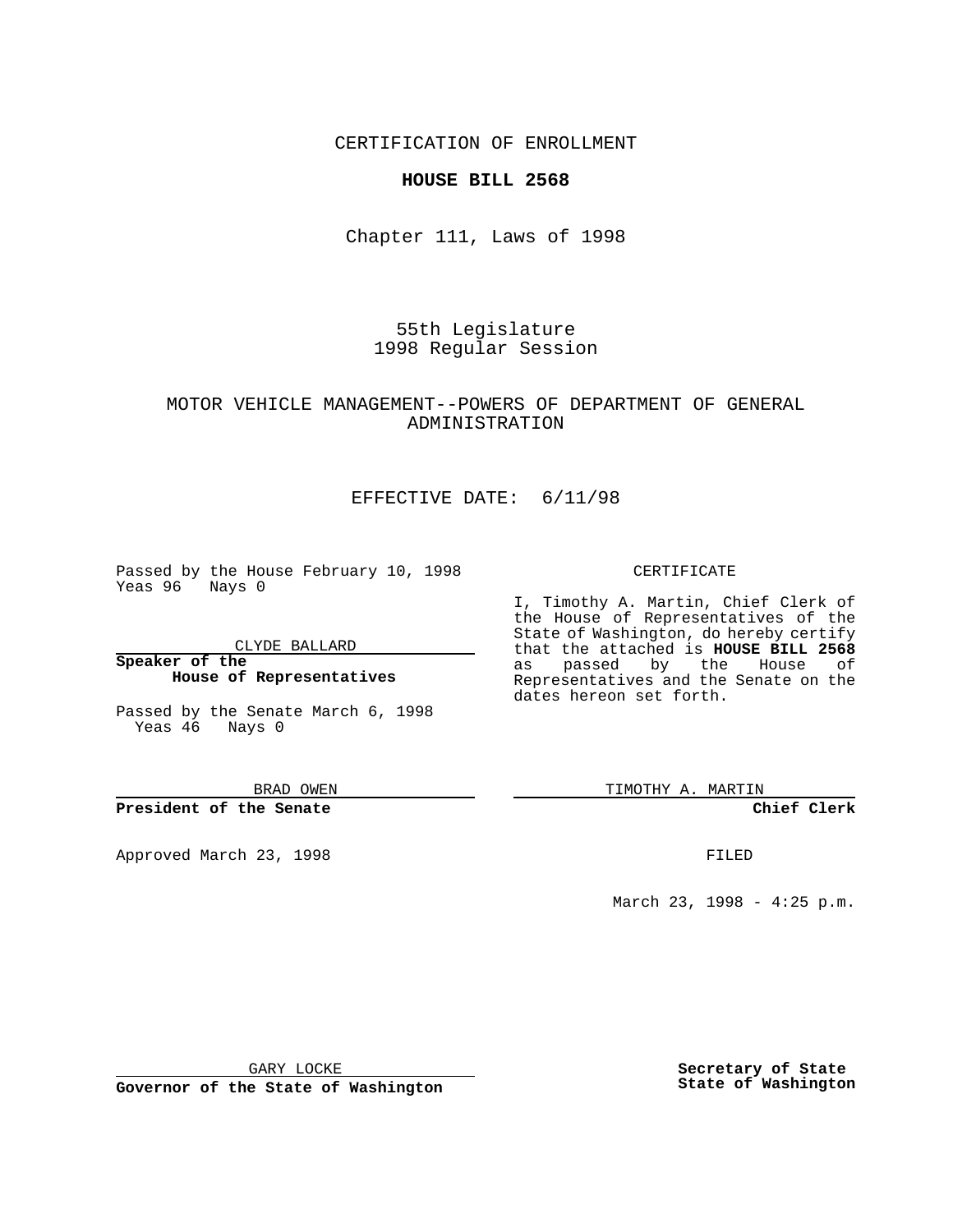# **HOUSE BILL 2568** \_\_\_\_\_\_\_\_\_\_\_\_\_\_\_\_\_\_\_\_\_\_\_\_\_\_\_\_\_\_\_\_\_\_\_\_\_\_\_\_\_\_\_\_\_\_\_

\_\_\_\_\_\_\_\_\_\_\_\_\_\_\_\_\_\_\_\_\_\_\_\_\_\_\_\_\_\_\_\_\_\_\_\_\_\_\_\_\_\_\_\_\_\_\_

Passed Legislature - 1998 Regular Session

#### **State of Washington 55th Legislature 1998 Regular Session**

**By** Representatives Smith, D. Schmidt, Gardner, Doumit and Thompson; by request of Department of General Administration

Read first time 01/15/98. Referred to Committee on Government Administration.

 AN ACT Relating to motor vehicle management; amending RCW 28B.10.029, 43.19.565, and 46.08.065; and repealing RCW 43.19.550, 43.19.552, 43.19.554, 43.19.558, and 43.19.582.

BE IT ENACTED BY THE LEGISLATURE OF THE STATE OF WASHINGTON:

 NEW SECTION. **Sec. 1.** The following acts or parts of acts are each repealed: (1) RCW 43.19.550 and 1989 c 57 s 1; (2) RCW 43.19.552 and 1989 c 57 s 2; (3) RCW 43.19.554 and 1994 sp.s.c9s 803, 1990 c 75 s 1, & 1989 c 57 s 3; (4) RCW 43.19.558 and 1994 sp.s. c 9 s 802 & 1989 c 57 s 5; and (5) RCW 43.19.582 and 1982 c 163 s 10.

 **Sec. 2.** RCW 28B.10.029 and 1996 c 110 s 5 are each amended to read as follows:

 (1) An institution of higher education may exercise independently those powers otherwise granted to the director of general administration in chapter 43.19 RCW in connection with the purchase and disposition of all material, supplies, services, and equipment needed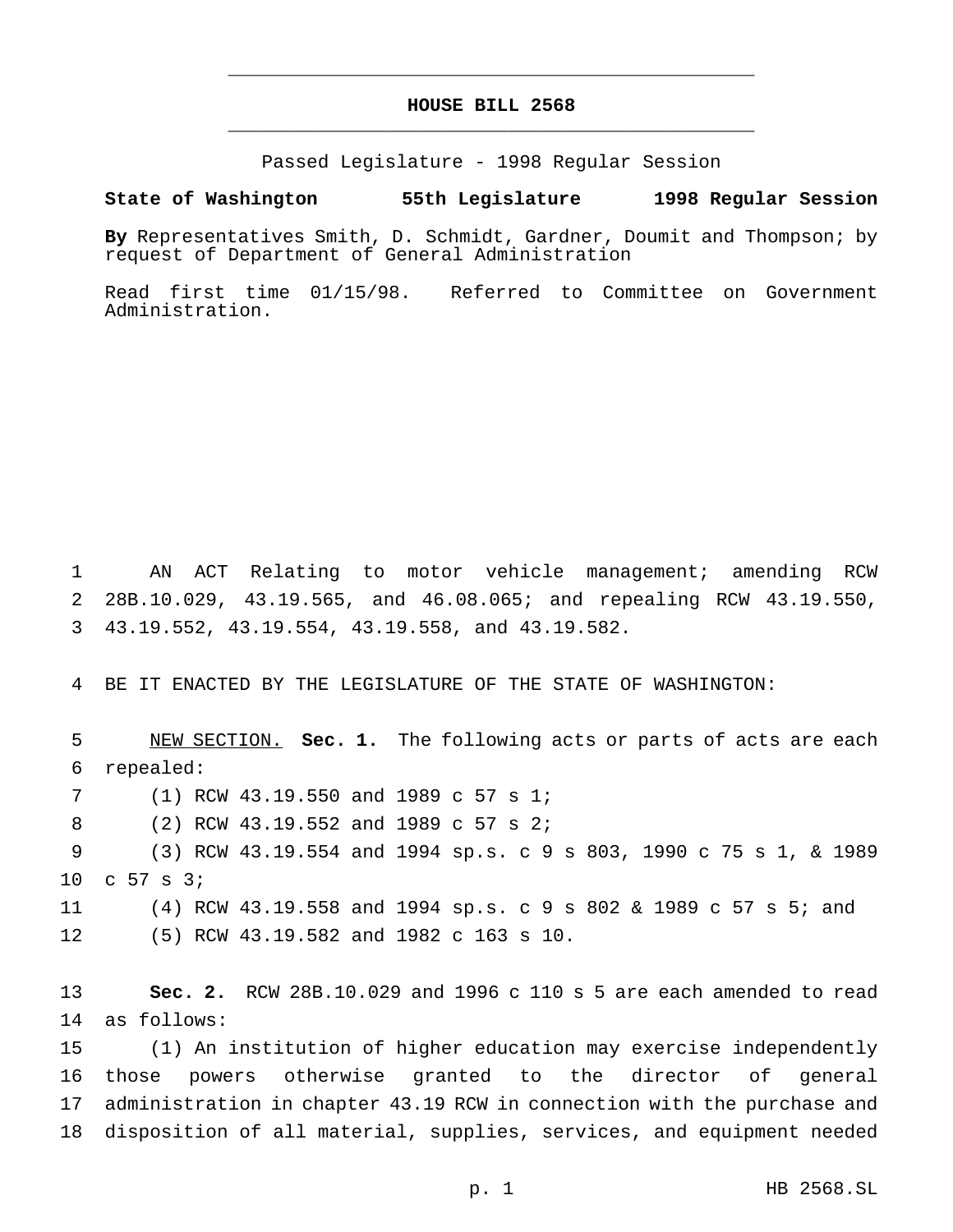for the support, maintenance, and use of the respective institution of higher education. Property disposition policies followed by institutions of higher education shall be consistent with policies followed by the department of general administration. Purchasing policies and procedures followed by institutions of higher education shall be in compliance with chapters 39.19, 39.29, and 43.03 RCW, and RCW 43.19.1901, 43.19.1906, 43.19.1911, 43.19.1917, 43.19.1937, 8 43.19.534, 43.19.685, 43.19.700 through 43.19.704, and ((43.19.550)) 43.19.560 through 43.19.637. The community and technical colleges shall comply with RCW 43.19.450. Except for the University of Washington, institutions of higher education shall comply with RCW 43.19.1935, 43.19.19363, and 43.19.19368. If an institution of higher education can satisfactorily demonstrate to the director of the office of financial management that the cost of compliance is greater than the value of benefits from any of the following statutes, then it shall be exempt from them: RCW 43.19.685; 43.19.534; and 43.19.637. Any institution of higher education that chooses to exercise independent purchasing authority for a commodity or group of commodities shall notify the director of general administration. Thereafter the director of general administration shall not be required to provide those services for that institution for the duration of the general administration contract term for that commodity or group of commodities.

 (2) An institution of higher education may exercise independently those powers otherwise granted to the public printer in chapter 43.78 RCW in connection with the production or purchase of any printing and binding needed by the respective institution of higher education. Purchasing policies and procedures followed by institutions of higher education shall be in compliance with chapter 39.19 RCW. Any institution of higher education that chooses to exercise independent printing production or purchasing authority shall notify the public printer. Thereafter the public printer shall not be required to provide those services for that institution.

 (3) For the purposes of this section, an "institution of higher education" shall include the joint center for higher education created in chapter 28B.25 RCW when the joint center for higher education is contracting with another institution of higher education that is acting as the sole agent for purchasing and disposing of material, supplies,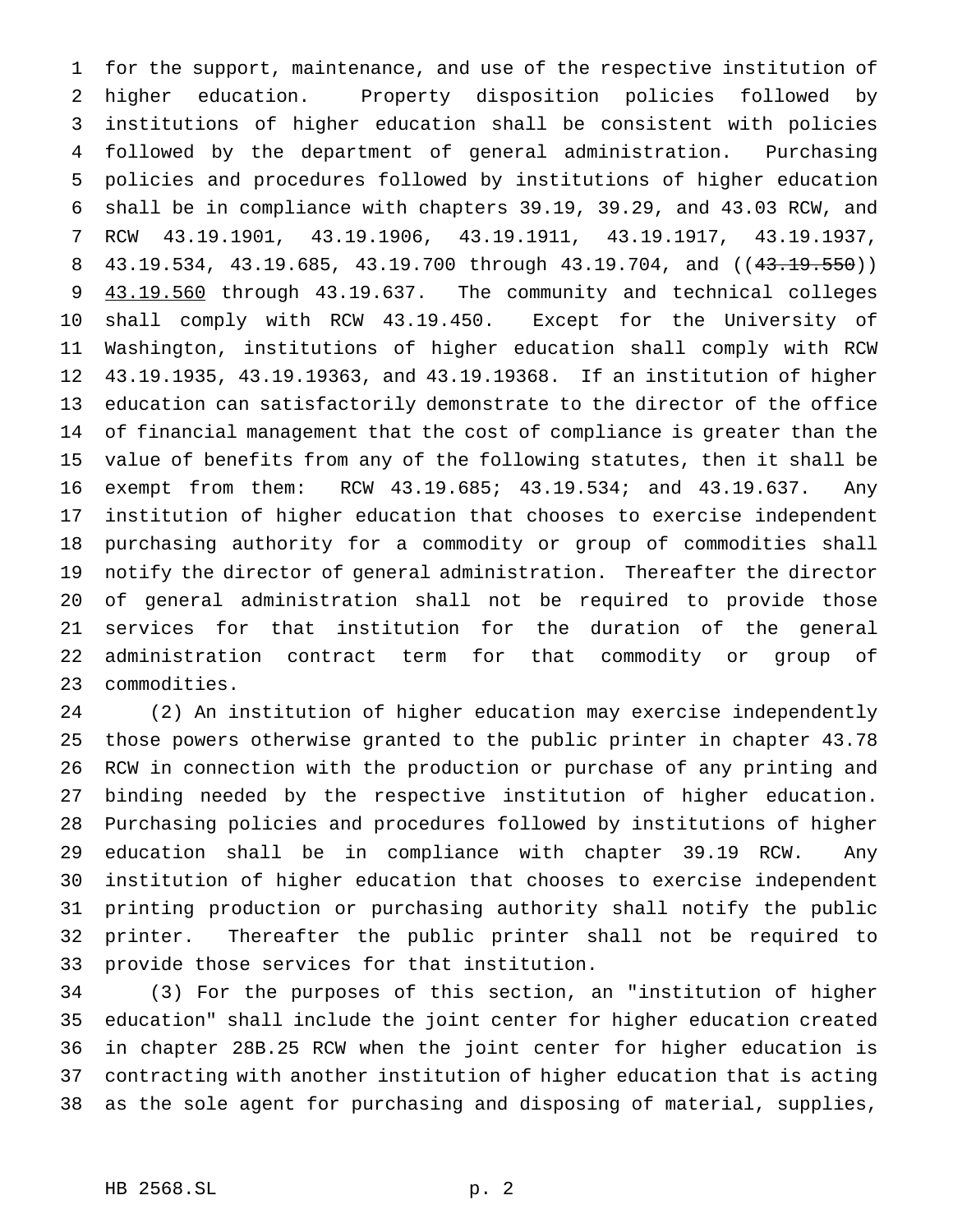services, and equipment, and for procuring printing or binding services.

 **Sec. 3.** RCW 43.19.565 and 1975 1st ex.s. c 167 s 3 are each amended to read as follows:

 The department of general administration shall establish a motor 6 vehicle transportation service which is hereby empowered to:

7 (1) Provide suitable motor vehicle transportation services to any state agency on either a temporary or permanent basis upon requisition from a state agency and upon such demonstration of need as the department may require;

11 (2) Provide motor pools for the use of state agencies located in the Olympia and Seattle areas and such additional motor pools at other locations in the state as may be necessary to provide economic, efficient, and effective motor vehicle transportation services to state agencies. Such additional motor pools may be under either the direct control of the department or under the supervision of another state 17 agency by agreement with the department;

18 (3) Establish an equitable schedule of rental and mileage charges to agencies for motor vehicle transportation services furnished which shall be designed to provide funds to cover replacement of vehicles and to recover the actual total costs of motor pool operations including but not limited to vehicle operation expense, depreciation expense, overhead, and nonrecoverable collision or other damage to vehicles. Additions to capital such as the purchase of additional vehicles shall be budgeted and purchased from funds appropriated for such purposes 26 under such procedures as may be provided by law<sub>i</sub> and

 (4) Establish guidelines, procedures, and standards for fleet operations that other state agencies and institutions of higher 29 education may adopt. The guidelines, procedures, and standards shall 30 be consistent with and carry out the objectives of any general policies adopted by the office of financial management under RCW 43.41.130.

 **Sec. 4.** RCW 46.08.065 and 1989 c 57 s 9 are each amended to read as follows:

 (1) It is unlawful for any public officer having charge of any vehicle owned or controlled by any county, city, town, or public body in this state other than the state of Washington and used in public business to operate the same upon the public highways of this state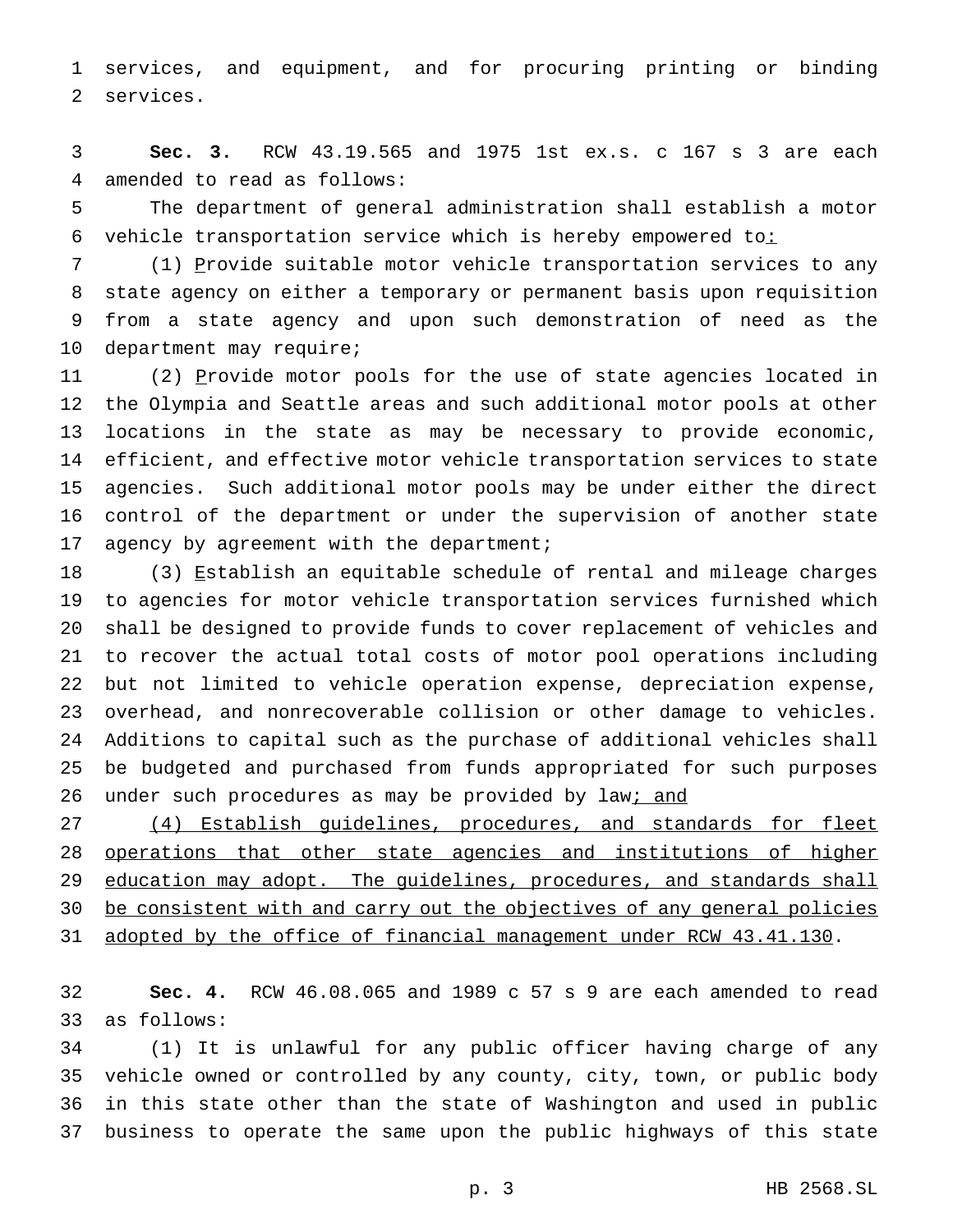unless and until there shall be displayed upon such automobile or other motor vehicle in letters of contrasting color not less than one and one-quarter inches in height in a conspicuous place on the right and left sides thereof, the name of such county, city, town, or other public body, together with the name of the department or office upon the business of which the said vehicle is used. This section shall not apply to vehicles of a sheriff's office, local police department, or any vehicles used by local peace officers under public authority for special undercover or confidential investigative purposes. This subsection shall not apply to: (a) Any municipal transit vehicle operated for purposes of providing public mass transportation; (b) any vehicle governed by the requirements of subsection (4) of this section; nor to (c) any motor vehicle on loan to a school district for driver training purposes. It shall be lawful and constitute compliance with the provisions of this section, however, for the governing body of the appropriate county, city, town, or public body other than the state of Washington or its agencies to adopt and use a distinctive insignia which shall be not less than six inches in diameter across its smallest dimension and which shall be displayed conspicuously on the right and left sides of the vehicle. Such insignia shall be in a color or colors contrasting with the vehicle to which applied for maximum visibility. The name of the public body owning or operating the vehicle shall also be included as part of or displayed above such approved insignia in colors contrasting with the vehicle in letters not less than one and one-quarter inches in height. Immediately below the lettering identifying the public entity and agency operating the vehicle or below an approved insignia shall appear the words "for official use only" in letters at least one inch high in a color contrasting with the color of the vehicle. The appropriate governing body may provide by rule or ordinance for marking of passenger motor vehicles as prescribed in subsection (2) of this section or for exceptions to the marking requirements for local governmental agencies for the same purposes and under the same circumstances as permitted for state agencies under subsection (3) of this section.

 (2) Except as provided by subsections (3) and (4) of this section, 36 passenger motor vehicles((, as defined in RCW 43.19.552,)) owned or controlled by the state of Washington, and purchased after July 1, 1989, must be plainly and conspicuously marked on the lower left-hand corner of the rear window with the name of the operating agency or